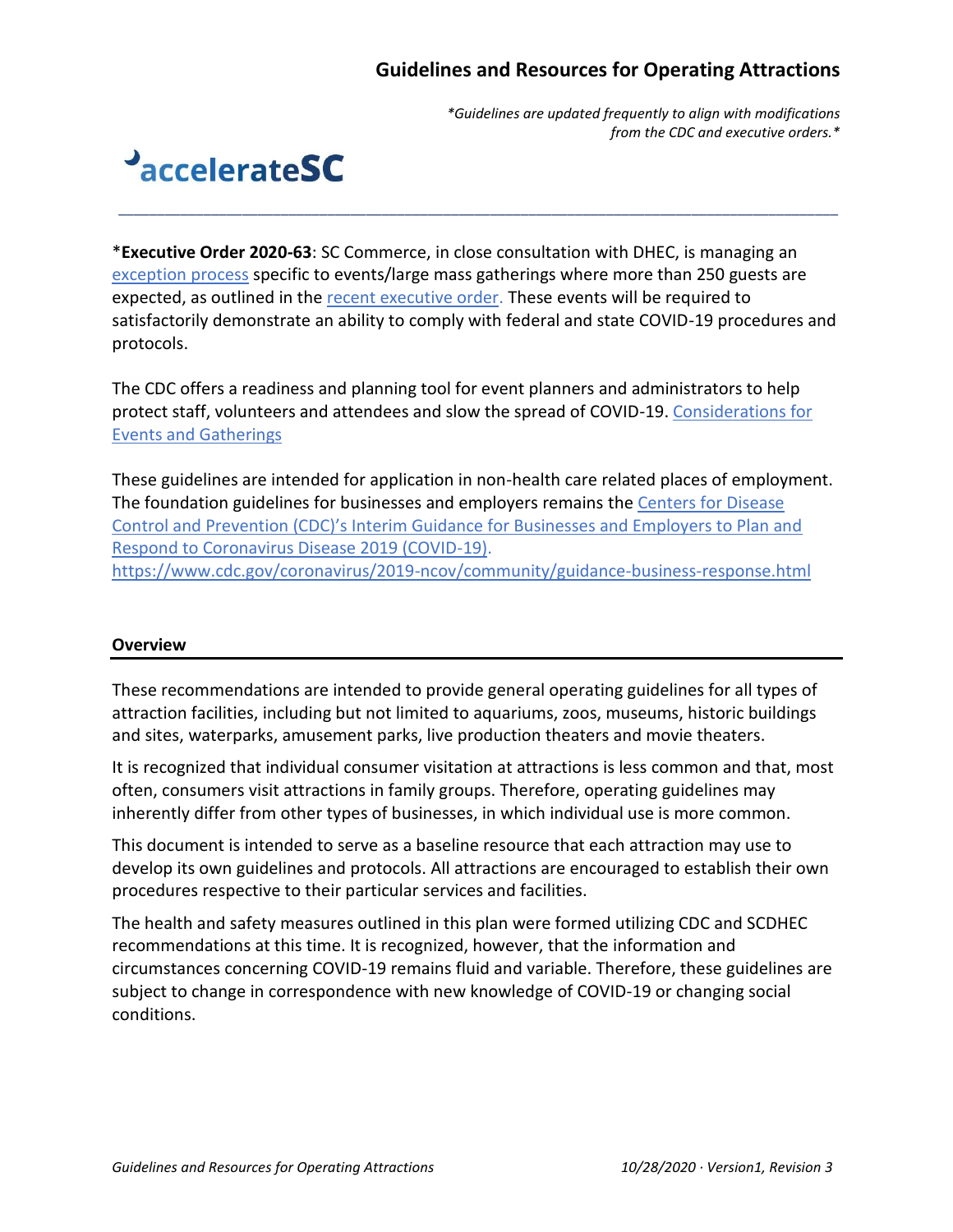*\*Guidelines are updated frequently to align with modifications from the CDC and executive orders.\**



#### **General Preparation Guidelines & Recommendations**

**NOTE: Any attraction that anticipates having greater than 250 patrons must follow the large [event exception](https://www.sccommerce.com/approval-now-required-250-person-events) process as outlined on the Department of Commerce web site.**

*\_\_\_\_\_\_\_\_\_\_\_\_\_\_\_\_\_\_\_\_\_\_\_\_\_\_\_\_\_\_\_\_\_\_\_\_\_\_\_\_\_\_\_\_\_\_\_\_\_\_\_\_\_\_\_\_\_\_\_\_\_\_\_\_\_\_\_\_\_\_\_\_\_\_\_\_\_\_\_\_\_\_\_\_\_\_\_\_\_\_\_\_\_*

**NOTE: Until further notice, the maximum occupancy of any indoor facility is limited to no more than 50% of the occupant load as determined by the Fire Marshal or the number of people that can be present while social distancing 6 feet, whichever is less.**

**NOTE: Attractions in which surfaces cannot be sanitized between users should remain closed until further notice. This may apply to specific sections of an attraction or the entire facility, dependent upon attraction-type.** 

In general, it is recommended that attractions develop social distancing plans and modified operational protocols, as well as consistent sanitizing procedures, in order to make their staff and their guest experience more comfortable and as safe as possible. Below is a list of recommended activities specifically created for attractions as they prepare to reopen for business. Additional information may be found in the Additional Resources section of this document.

- Review federal, state, and local health department recommendations relevant to the attraction and the services it provides. Where applicable, integrate recommendations into operational plans.
- Ensure all licenses and inspections are up-to-date prior to opening.
- Procure an adequate inventory of cleaning supplies (follow CDC guidance for cleaning and disinfecting: [https://www.cdc.gov/coronavirus/2019-ncov/community/clean](https://www.cdc.gov/coronavirus/2019-ncov/community/clean-disinfect/index.html)[disinfect/index.html](https://www.cdc.gov/coronavirus/2019-ncov/community/clean-disinfect/index.html) and PPE for staff use.
- Identify a staff person or team to serve as a central communication resource to ensure that employees and customers have access to accurate and current information.
- Establish new training protocols for staff to account for social distance guidelines, particularly for common staff areas.
- Provide training, educational or informational material about business-essential job functions and employee health and safety. Ensure all employees receive training prior to reopening.
- Establish protocols to follow to account for possible exposure in the work place, including requiring employees to self-disclose to their HR departments if they have tested positive for COVID-19.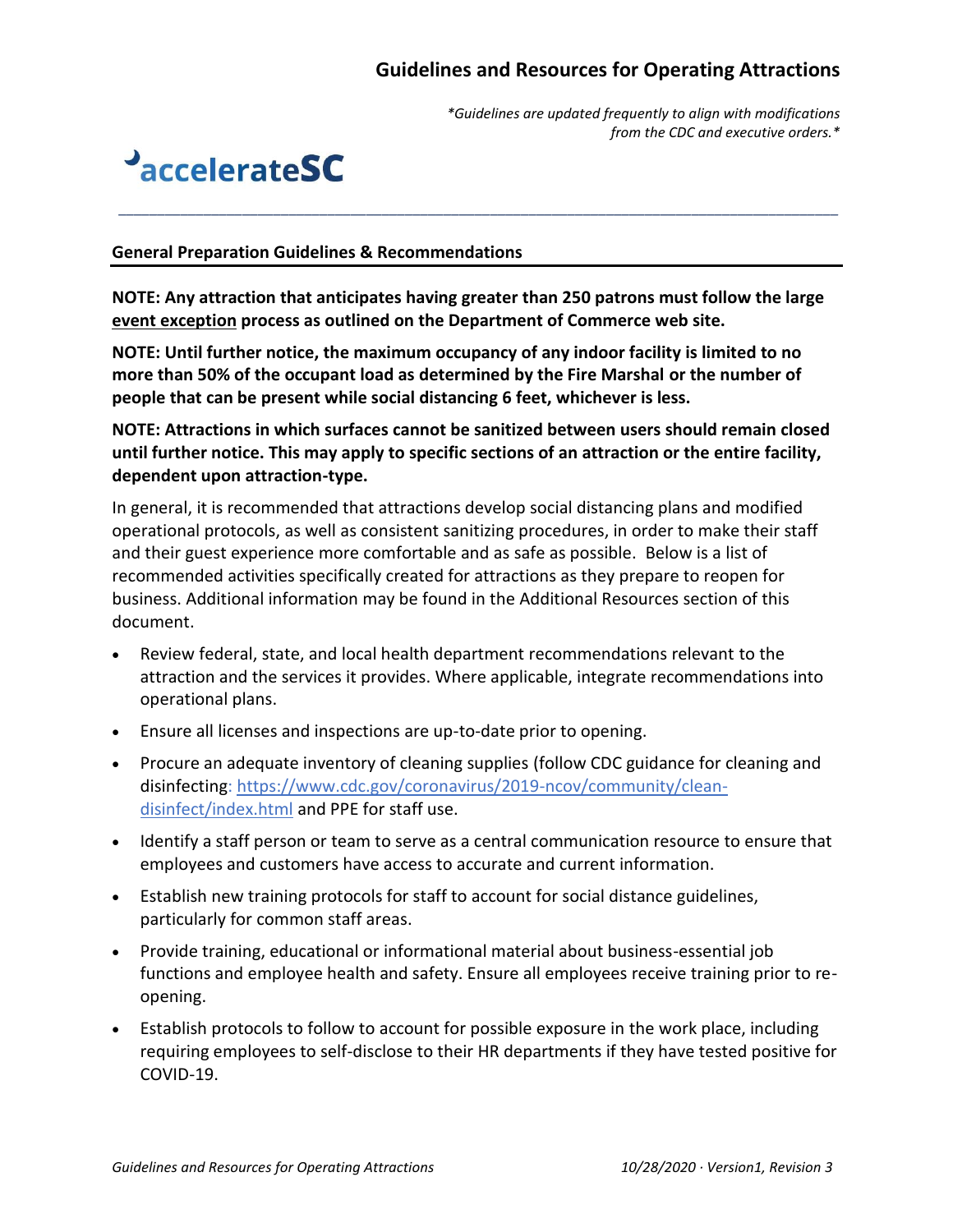*\*Guidelines are updated frequently to align with modifications from the CDC and executive orders.\**

## **PaccelerateSC**

• Establish procedures for third party workers, vendors and suppliers that enter the facilities to wear proper PPE while on premises.

*\_\_\_\_\_\_\_\_\_\_\_\_\_\_\_\_\_\_\_\_\_\_\_\_\_\_\_\_\_\_\_\_\_\_\_\_\_\_\_\_\_\_\_\_\_\_\_\_\_\_\_\_\_\_\_\_\_\_\_\_\_\_\_\_\_\_\_\_\_\_\_\_\_\_\_\_\_\_\_\_\_\_\_\_\_\_\_\_\_\_\_\_\_*

- Update routine building and attraction checklists to incorporate cleaning and disinfection procedures as recommended by the CDC
- If applicable, develop Membership Admissions processes that account for any reduced capacities.
- Communicate ticketing, membership, operational procedures via press release, social media and/or website to inform the public of any process changes made in response to COVID-19.
- If needed, create a guest flow plan of modified queue lines to and within the attraction. Determine areas likely to become bottlenecks or pinch points and adjust guest flow accordingly. Display the modified guest flow plan in both public and staff-only places to ensure awareness.
- Install visible markers for queue lines that indicate correct social distance.
- Create social distance communication tools, including static signs, kiosks, audio announcements or video announcements. Display visual communication tools throughout the attraction for guests to view easily.
- Determine appropriate guest capacity levels for each facility to ensure compliance with social distancing requirements and in consideration of facility size, layout, and operational needs.
- Where possible, install sneeze guards in front of commonly used point-of-sale or guest service stations.
- Create a consistent cleaning & disinfecting schedule for surfaces frequently used by guests or employees.
- Provide accessible disinfecting/cleaning locations throughout the facility, including but not limited to restrooms, guest lockers, changing areas, bag storage areas, and facility entrances, taking into consideration, tables, buttons, handles, and other high-touch surfaces.
- Reconfigure seating areas to be consistent with social distancing by eliminating/closing select tables, seating or spreading them out to allow for adequate spacing.
- Ensure exits of attraction are configured to reduce the occurrence of bottlenecks and large gatherings.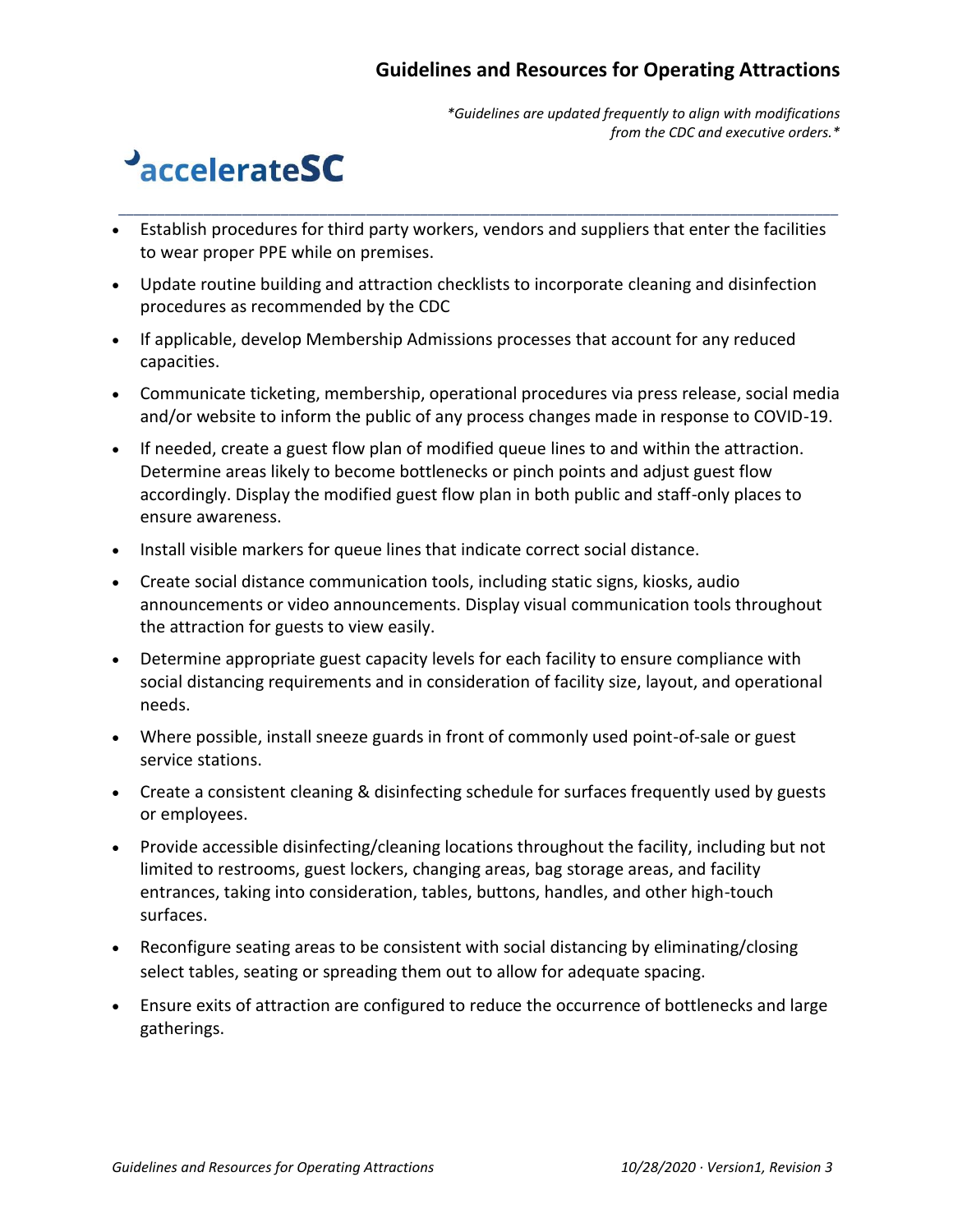*\*Guidelines are updated frequently to align with modifications from the CDC and executive orders.\**

## **PaccelerateSC**

#### **General Operating Guidelines & Recommendations**

Below is a list of recommended operational guidelines attractions may use to inform operational processes.

- Adjust sales systems to account for modified attraction capacity and consider timed ticketing, if possible.
- Encourage cashless payment methods through online payment pre-payment for ticket and gift card purchases, and credit card payments for all purchases within the attraction.

*\_\_\_\_\_\_\_\_\_\_\_\_\_\_\_\_\_\_\_\_\_\_\_\_\_\_\_\_\_\_\_\_\_\_\_\_\_\_\_\_\_\_\_\_\_\_\_\_\_\_\_\_\_\_\_\_\_\_\_\_\_\_\_\_\_\_\_\_\_\_\_\_\_\_\_\_\_\_\_\_\_\_\_\_\_\_\_\_\_\_\_\_\_*

- Identify possible exposures and health risks to employees while following HIPAA guidelines.
- Adequately communicate any service reductions or limitations to guests to avoid confusion or frustration.
- Where feasible, encourage guests to wear masks.
- Where feasible, require mask use by staff during guest-facing shifts.
- Encourage guest compliance with social distancing through periodic announcements or audio recordings.
- Consistently monitor crowd levels and adjust entry/exit points and guest flow patterns as needed.
- For souvenir photography areas, guests should not sit or touch prop equipment and should be at least 6 feet away from photographer.
- Follow all current food safety standards provided by [SCDHEC](https://accelerate.sc.gov/restaurants) as well as the Restaurant guidelines found on accelerateSC.com.
- Continue to follow SCDHEC and CDC standards for sanitation, cleaning and disinfection practices.

In addition to the general guidelines that may be utilized by all types of attractions, the following section provide recommended guidelines for specific types of attraction facilities.

### **Outdoor Attractions – Supplemental Guidelines**

- Remain cognizant of the potential for overheating or breathing difficulties caused by mask usage by outdoor staff. Allow for mask breaks in designated area while maintaining 6 feet social distancing.
- Outdoor queue lines should follow social distancing guidelines allowing 6-foot space between parties both front to back as well as side to side.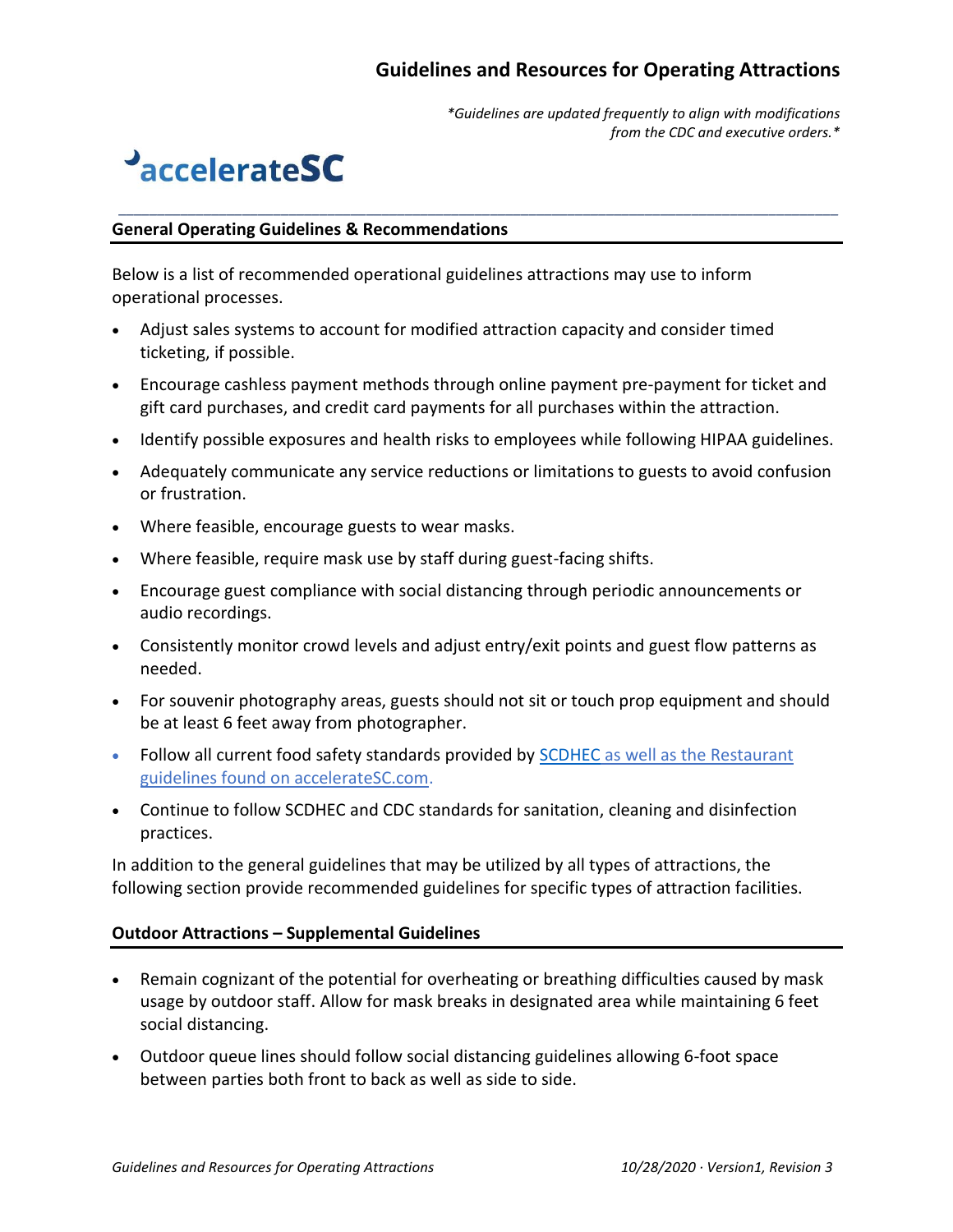*\*Guidelines are updated frequently to align with modifications from the CDC and executive orders.\**

## **PaccelerateSC**

• Any outdoor equipment used by a guest, such as mini golf clubs, golf balls, athletic equipment, harnesses, helmets, or other shared equipment, must be cleaned and disinfected by staff after each use. In addition, sanitizing wipes should be made available for guests to use at their discretion.

*\_\_\_\_\_\_\_\_\_\_\_\_\_\_\_\_\_\_\_\_\_\_\_\_\_\_\_\_\_\_\_\_\_\_\_\_\_\_\_\_\_\_\_\_\_\_\_\_\_\_\_\_\_\_\_\_\_\_\_\_\_\_\_\_\_\_\_\_\_\_\_\_\_\_\_\_\_\_\_\_\_\_\_\_\_\_\_\_\_\_\_\_\_*

• Outdoor common seating areas should be cleaned and disinfected throughout the day on a consistent schedule.

### **Indoor Attractions – Supplemental Guidelines**

- When possible, prop doors open in high traffic buildings to reduce hand contact with surfaces
- Make sanitizing wipes available throughout the indoor facility for guests to use on common contact surface areas
- Clean/disinfect retail and redemption counters after each guest has been served.
- Increase cleaning routine to include disinfection of high traffic/high hand contact areas in both public and staff spaces.
- Maximize air flow through the space; increase % outdoor air as high as feasible per CDC guidelines.

### **Exhibit-Oriented Attractions (Zoos, Aquariums, Museums, Historic Sites)**

- Remove all printed collateral material, including maps, guides, brochures, flyers, etc.
- Communicate ticketing, membership, operational guidelines via press and website to reflect re-opening plan
- Control capacity by counting guests in and out.
- Consider tailoring guest experience to exhibits that offer limited surface contact, and can be easily controlled or cleaned between guest usage.
- If applicable, consider limiting usage of highly interactive exhibits and guest experiences.
- Conduct roaming gallery monitoring to ensure visitor compliance with social distancing.
- Ensure proper distancing between staff and guests is maintained during interpretations or presentations.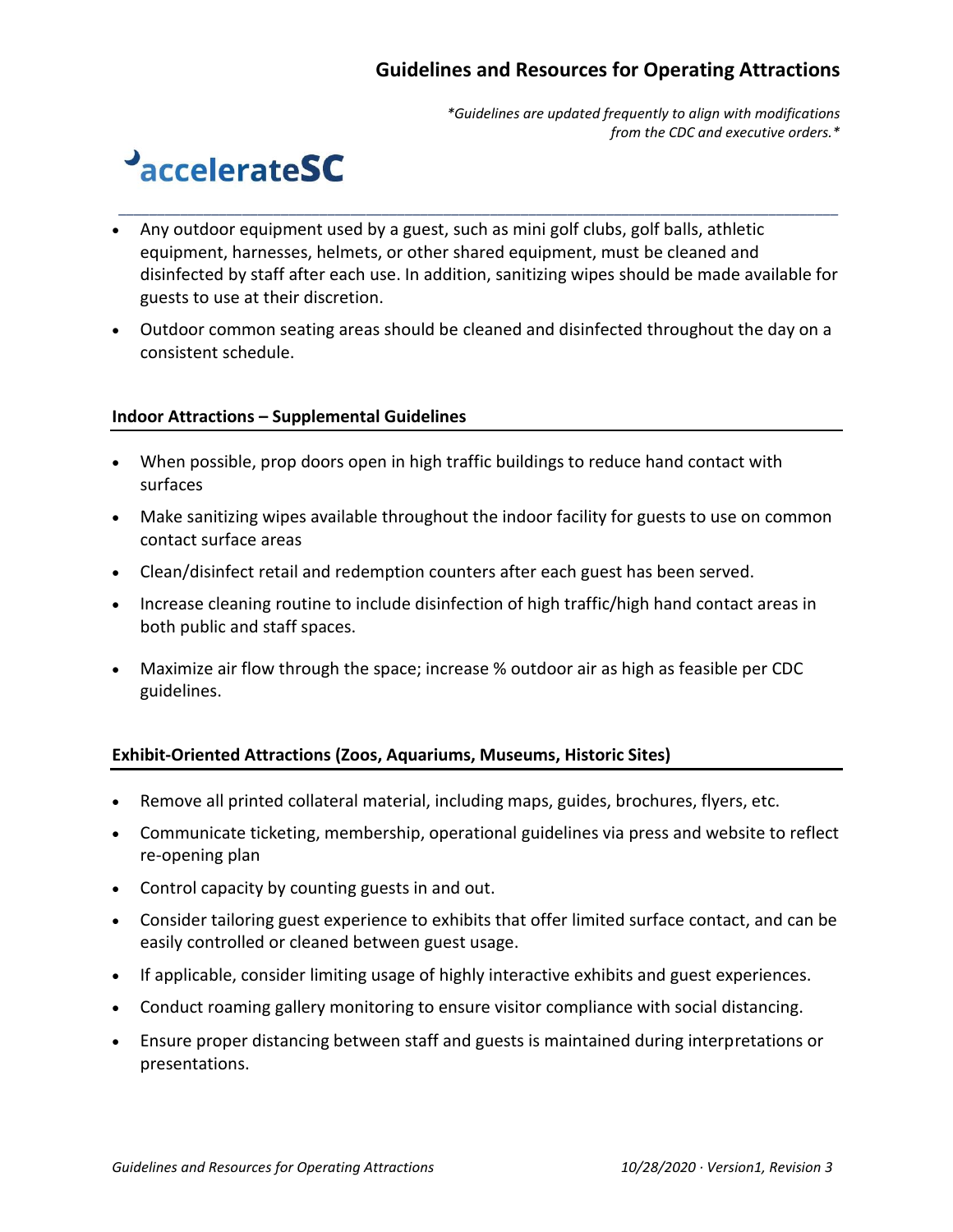*\*Guidelines are updated frequently to align with modifications from the CDC and executive orders.\**

## **PaccelerateSC**

• Limit facility rentals and special events based on current social distancing requirements and gathering restrictions.

*\_\_\_\_\_\_\_\_\_\_\_\_\_\_\_\_\_\_\_\_\_\_\_\_\_\_\_\_\_\_\_\_\_\_\_\_\_\_\_\_\_\_\_\_\_\_\_\_\_\_\_\_\_\_\_\_\_\_\_\_\_\_\_\_\_\_\_\_\_\_\_\_\_\_\_\_\_\_\_\_\_\_\_\_\_\_\_\_\_\_\_\_\_*

#### **Theater Attractions (Live Production and Movie Theaters)**

- Encourage performers to bathe or shower and get prepared (hair and makeup) as much as possible at home, not at the theater.
- Disinfect key backstage areas two hours before cast arrives.
- Minimize rehearsals where possible.
- Plan backstage activities to allow for distancing between employees and cast members.
- Provide assigned seating with reduced usher staff and sectioned seating with blocked off seating or rows to account for social distancing guidelines.
- Where possible, increase booth seating to enhance social distancing.
- Follow all recommended guidelines for cleaning and disinfecting shared equipment, including microphones, stands, and other equipment shared by staff and/or performers.
- Minimize wardrobe changes and plan them to allow distance between performers.
- Alter choreography and blocking to allow for distance between performers.
- Change out towels on a daily basis, and increase towel service and deliveries.
- Stagger dressing times and reconfigure flow of show to minimize quick, large-scale cast transitions.
- Temporarily eliminate or reduce direct performer/guest interactions during the performance and intermission, as well as after the performance (e.g., playbill signings).
- Temporarily eliminate or reduce any performances in which performers go into the audience or audience members are encouraged to go on-stage.

#### **Amusement Park Rides & Go-Kart Tracks**

- Consult manuals for manufacturer's directions for re-opening and operating rides following extended closures.
- Follow cleaning and sanitation schedule for ride after each cycle.
- Adjust posted wait time estimates for rides to account for cleaning/disinfection between cycles.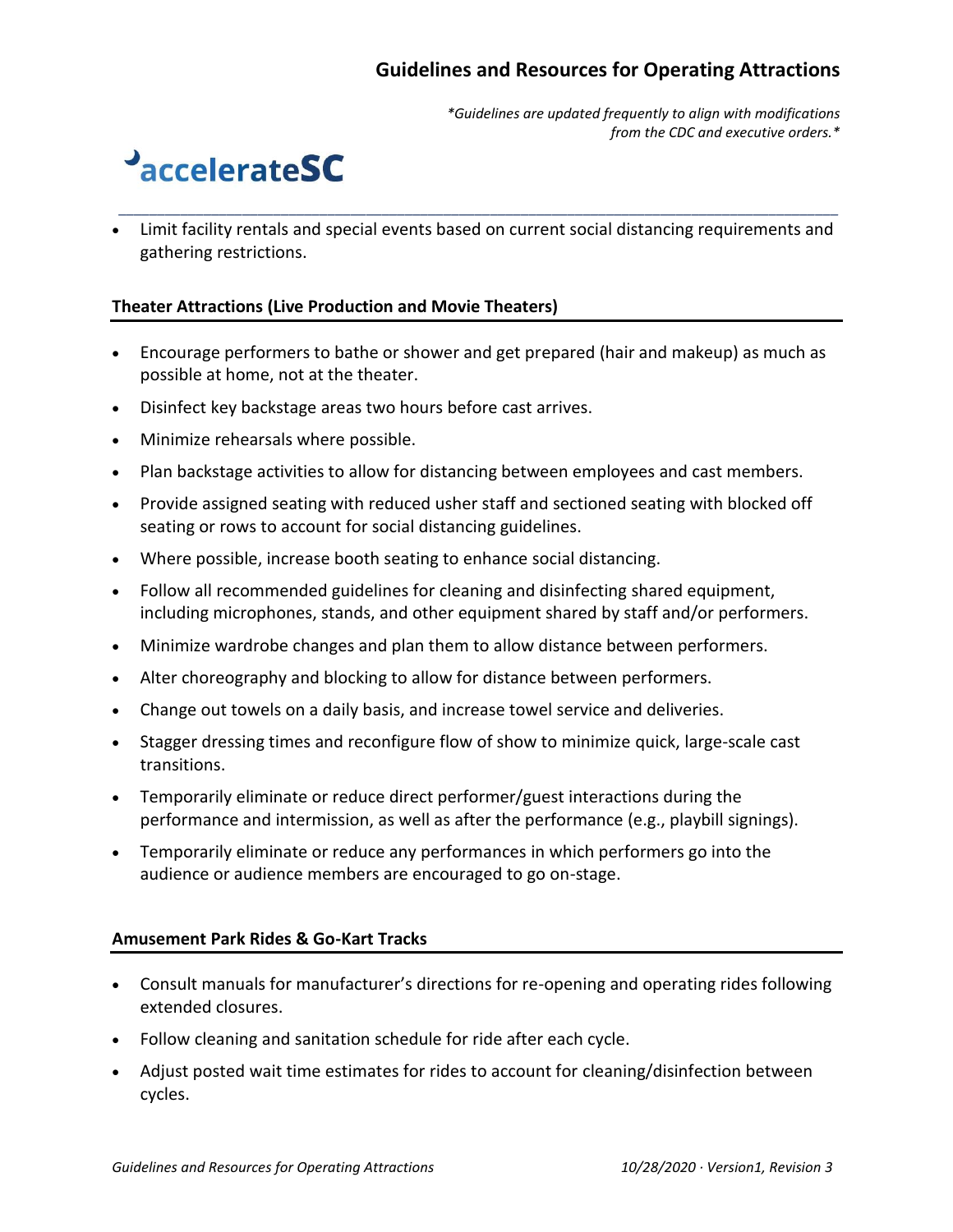*\*Guidelines are updated frequently to align with modifications from the CDC and executive orders.\**

## **PaccelerateSC**

• For amusement park rides, provide hand sanitizer stations for guests to use both before and after the ride.

*\_\_\_\_\_\_\_\_\_\_\_\_\_\_\_\_\_\_\_\_\_\_\_\_\_\_\_\_\_\_\_\_\_\_\_\_\_\_\_\_\_\_\_\_\_\_\_\_\_\_\_\_\_\_\_\_\_\_\_\_\_\_\_\_\_\_\_\_\_\_\_\_\_\_\_\_\_\_\_\_\_\_\_\_\_\_\_\_\_\_\_\_\_*

- Staff should wipe down and disinfect lapbars, handles, restraints, seatbelts or harnesses after each cycle of use by a guest.
- For go-kart tracks, sanitation wipes may be provided at tracks to allow guests to clean/disinfect their kart before use.

### **Walking Tours**

- Walking tour group size will be reduced to follow social distancing guidelines allowing 6-foot space between parties.
- Reorganize all walking tours to be compliant with area of travel.
- All participants will be encouraged to bring their own face mask. Recognizing the potential for overheating or breathing difficulties caused by mask usage, tour time length should be evaluated on a daily basis based on weather.
- Require all customers to sign a waiver (online, if possible) that states they are healthy and have not exhibited any signs of illness (COVID-19) in the last 14 days.
- All tour guides will wear a face mask when in close proximity of guests, and be equipped with hand sanitizer.
- Update online marketing materials to alert customers of new hygiene standards.

### **Waterparks**

- Actively ensure proper social distancing at splash pads, wave pools and lazy rivers.
- Provide slide attendants in dispatching positions with gloves.
- Lifeguards should clean and disinfect their rescue tubes using the provided solution and allowing their rescue tube to air dry at the end of each shift.
- Clean and disinfect the handles of guest's tubes at the end of each day before prior to placing in overnight storage.
- Require staff to wear gloves when organizing lounge chairs.
- All lounge chairs should be sprayed with disinfectant at the end of each day.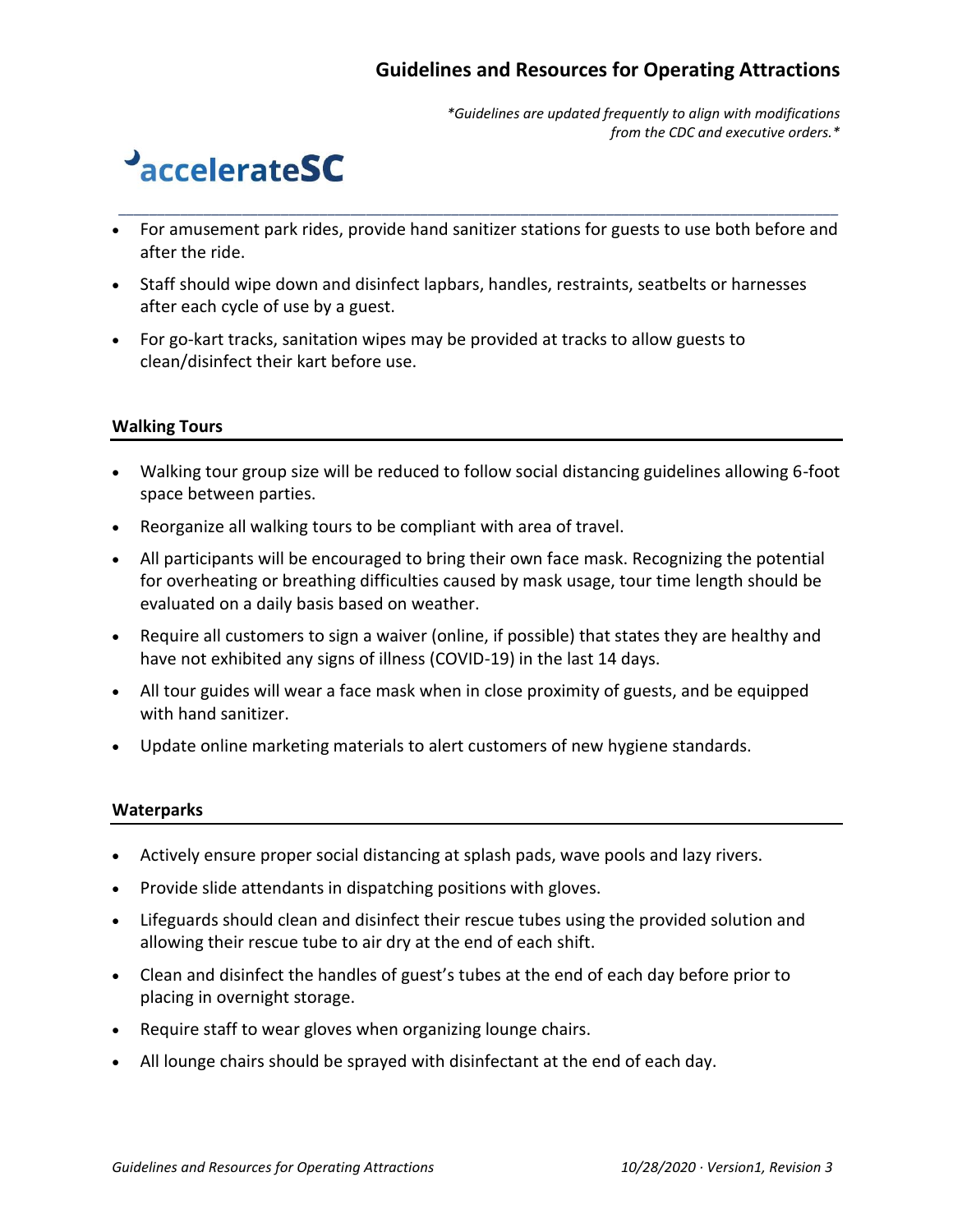*\*Guidelines are updated frequently to align with modifications from the CDC and executive orders.\**

## **PaccelerateSC**

#### **Weddings**

• Wedding size should follow social distancing guidelines, allowing a six-foot space between attendees.

*\_\_\_\_\_\_\_\_\_\_\_\_\_\_\_\_\_\_\_\_\_\_\_\_\_\_\_\_\_\_\_\_\_\_\_\_\_\_\_\_\_\_\_\_\_\_\_\_\_\_\_\_\_\_\_\_\_\_\_\_\_\_\_\_\_\_\_\_\_\_\_\_\_\_\_\_\_\_\_\_\_\_\_\_\_\_\_\_\_\_\_\_\_*

- Weddings should be held in compliance with guidelines set forth by the location of the event.
- Health checks are the responsibility of the bride, groom or their representative and should be conducted prior to allowing guests entrance into the wedding.
- Any equipment used by a guest must be cleaned/disinfected by staff after each use. In addition, sanitizing stations should be made available for guests to use at their discretion.
- Additional staffing may be required to minimize congestion in high traffic areas, and ensure social distancing guidelines are enforced.

#### **Additional Staff Recommended Guidelines**

The State of South Carolina, OSHA and the CDC recommend taking a systematic approach to planning for employee safety during a disruptive event. Please review all the information below and adjust procedures as needed for your business.

- Time clock areas must have hand sanitizer within reasonable reach and sanitizing wipes made available, if possible.
- Staff must follow all uniform and hygiene guidelines.
- Staff must wash hands for no less than 20 seconds after each restroom use and as needed throughout their shift.
- Staff must follow recommended social distance guidelines when possible, while still abiding by required safety precautions set forth by the attraction.
- Staff must self-disclose to appropriate HR department if tested positive for COVID-19 or feel ill for any reason and follow all recommendations from the CDC in regards to isolation.
- Staff should clean/disinfect all multi-use and sharable equipment used to complete job duties, before and after each shift.
- Staff should be responsible for sanitation of personal work stations.
- Require self-certification of ability to return to work following illness or personal contact with individuals infected by COVID-19.
- Stagger break schedules in breakrooms to allow social distancing among employees.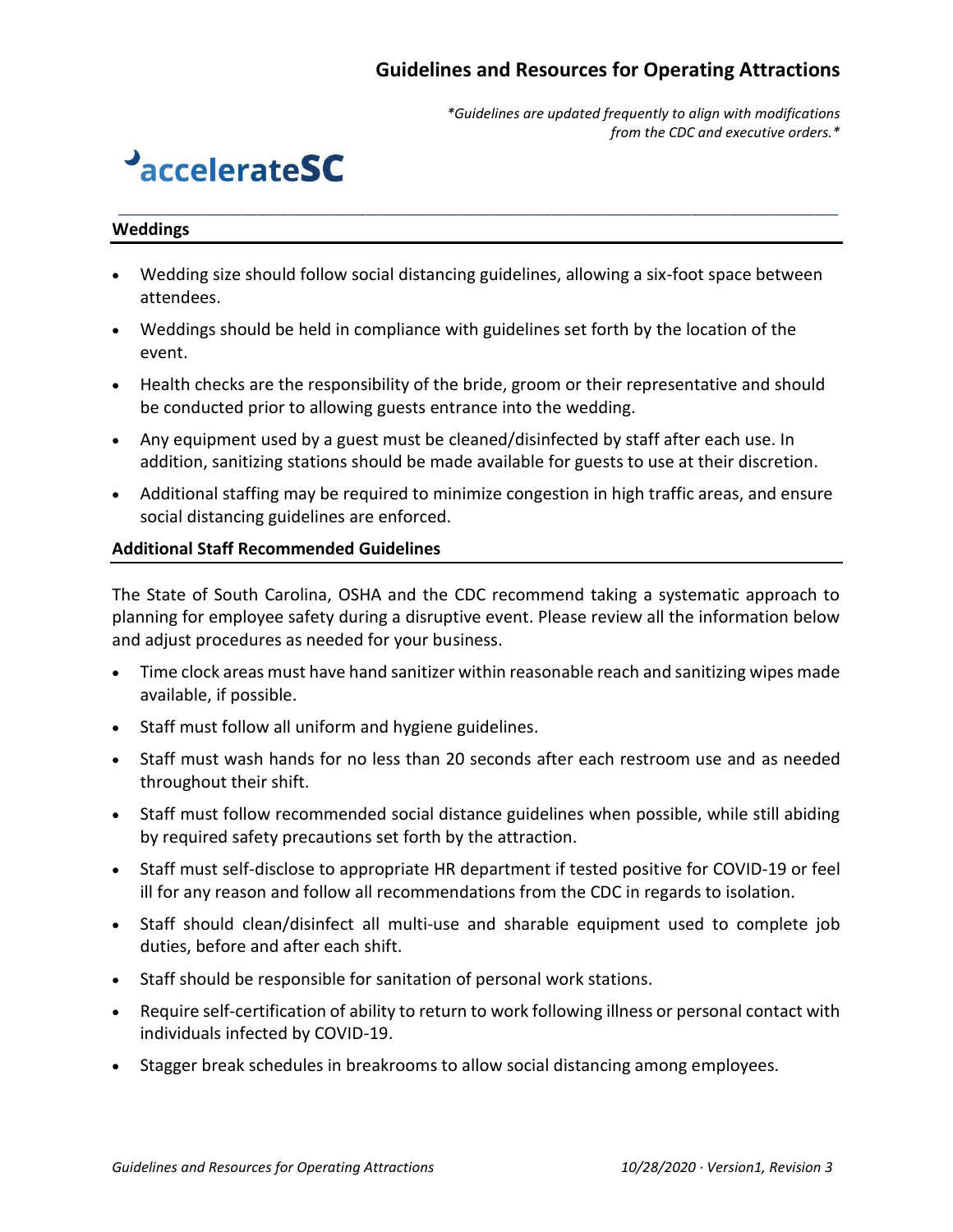*\*Guidelines are updated frequently to align with modifications from the CDC and executive orders.\**

## **PaccelerateSC**

• If possible, create staggered rotational shifts that minimize disease transfer within essential working groups.

*\_\_\_\_\_\_\_\_\_\_\_\_\_\_\_\_\_\_\_\_\_\_\_\_\_\_\_\_\_\_\_\_\_\_\_\_\_\_\_\_\_\_\_\_\_\_\_\_\_\_\_\_\_\_\_\_\_\_\_\_\_\_\_\_\_\_\_\_\_\_\_\_\_\_\_\_\_\_\_\_\_\_\_\_\_\_\_\_\_\_\_\_\_*

- If feasible, allow for the continuation of work location flexibility for appropriate personnel (e.g., finance, marketing, human resources).
- Utilize tools, such as the sample decision tree below, to develop back-to-work plans for staff after possible COVID-19 exposure.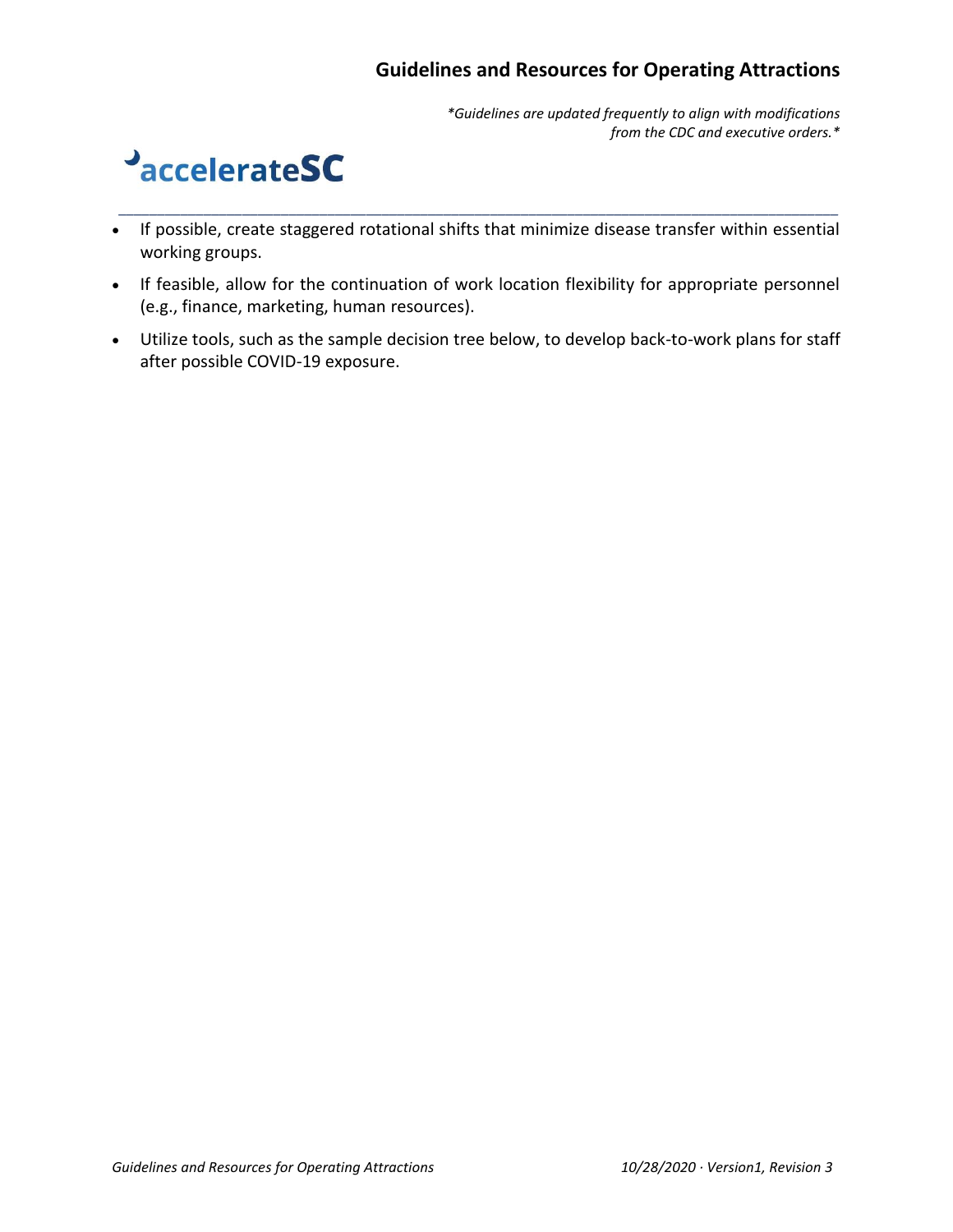*\*Guidelines are updated frequently to align with modifications from the CDC and executive orders.\**

**PaccelerateSC** 

## **Sample Decision Tree for Possible COVID-19 ExposureWork After Possible COVID-19 Exposure**

*\_\_\_\_\_\_\_\_\_\_\_\_\_\_\_\_\_\_\_\_\_\_\_\_\_\_\_\_\_\_\_\_\_\_\_\_\_\_\_\_\_\_\_\_\_\_\_\_\_\_\_\_\_\_\_\_\_\_\_\_\_\_\_\_\_\_\_\_\_\_\_\_\_\_\_\_\_\_\_\_\_\_\_\_\_\_\_\_\_\_\_\_\_*

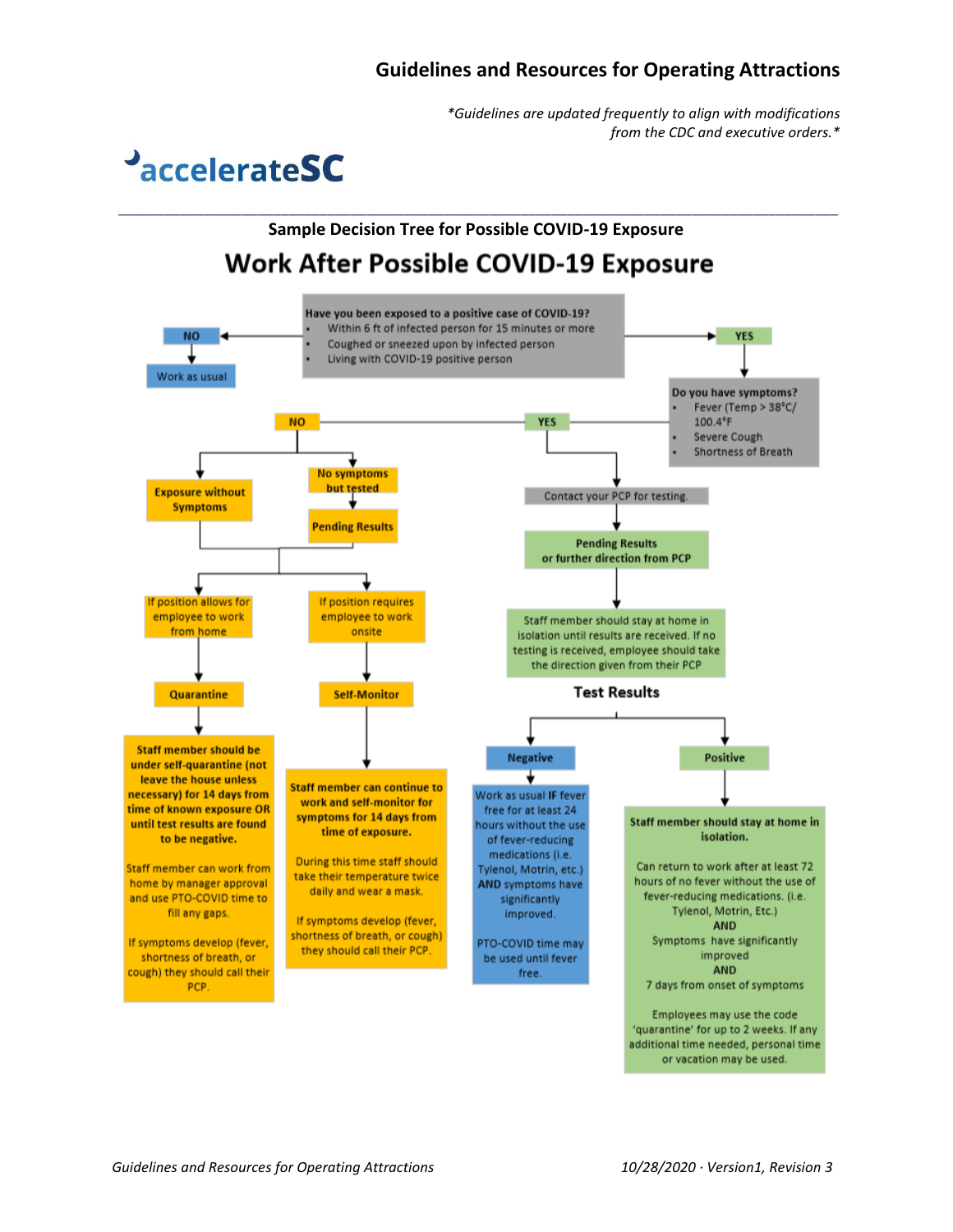*\_\_\_\_\_\_\_\_\_\_\_\_\_\_\_\_\_\_\_\_\_\_\_\_\_\_\_\_\_\_\_\_\_\_\_\_\_\_\_\_\_\_\_\_\_\_\_\_\_\_\_\_\_\_\_\_\_\_\_\_\_\_\_\_\_\_\_\_\_\_\_\_\_\_\_\_\_\_\_\_\_\_\_\_\_\_\_\_\_\_\_\_\_*

*\*Guidelines are updated frequently to align with modifications from the CDC and executive orders.\**



#### **Additional Information Resources for Attractions**

[accelerateSC Website](https://accelerate.sc.gov/)

[International Association of Amusement Parks & Attractions](https://www.iaapa.org/news/covid-19-resource-page)

[American Alliance of Museums](https://www.aam-us.org/2020/04/29/how-to-get-ready-to-open-the-doors/)

[Association of Zoos and Aquariums](https://www.aza.org/covid-19-resources)

[World Waterpark Association](https://www.waterparks.org/web/Resources/COVID-19/web/Tagged_Content/Hot_Topics/Coronavirus.aspx?hkey=058be8d3-21ea-4ff9-9a9d-720d6a5b1d4d)

[SC Department of Commerce](https://www.scprt.com/) 

[SC Department of Parks, Recreation](https://www.scprt.com/) and Tourism

**Food Safety/Restaurant Guidelines**

[SCDHEC: Retail Food Service Establishments & COVID-19](https://www.scdhec.gov/infectious-diseases/viruses/coronavirus-disease-2019-covid-19/retail-food-service-establishments-covid-19)

[SCRLA: Guidelines for Reopening Restaurants](https://accelerate.sc.gov/sites/default/files/Documents/SC%20Restaurant%20Guidelines%2010.2.20.pdf)

**Workplace Guidelines & Training Resources**

[CDC: COVID-19 Factsheet](https://www.cdc.gov/coronavirus/2019-ncov/downloads/2019-ncov-factsheet.pdf)

[CDC: What To Do If You Are Sick](https://www.cdc.gov/coronavirus/2019-ncov/if-you-are-sick/steps-when-sick.html)

[CDC: Visiting Parks and Recreation Facilities](https://www.cdc.gov/coronavirus/2019-ncov/daily-life-coping/visitors.html)

[CDC: Interim Guidance for Businesses](https://www.cdc.gov/coronavirus/2019-ncov/community/guidance-business-response.html)

[CDC: Cleaning and Disinfecting Your Facility](https://www.cdc.gov/coronavirus/2019-ncov/community/disinfecting-building-facility.html)

[CDC: Use of Cloth Face Covers](https://www.cdc.gov/coronavirus/2019-ncov/prevent-getting-sick/diy-cloth-face-coverings.html)

[CDC: Keeping Hands Clean](https://www.cdc.gov/healthywater/hygiene/hand/handwashing.html)